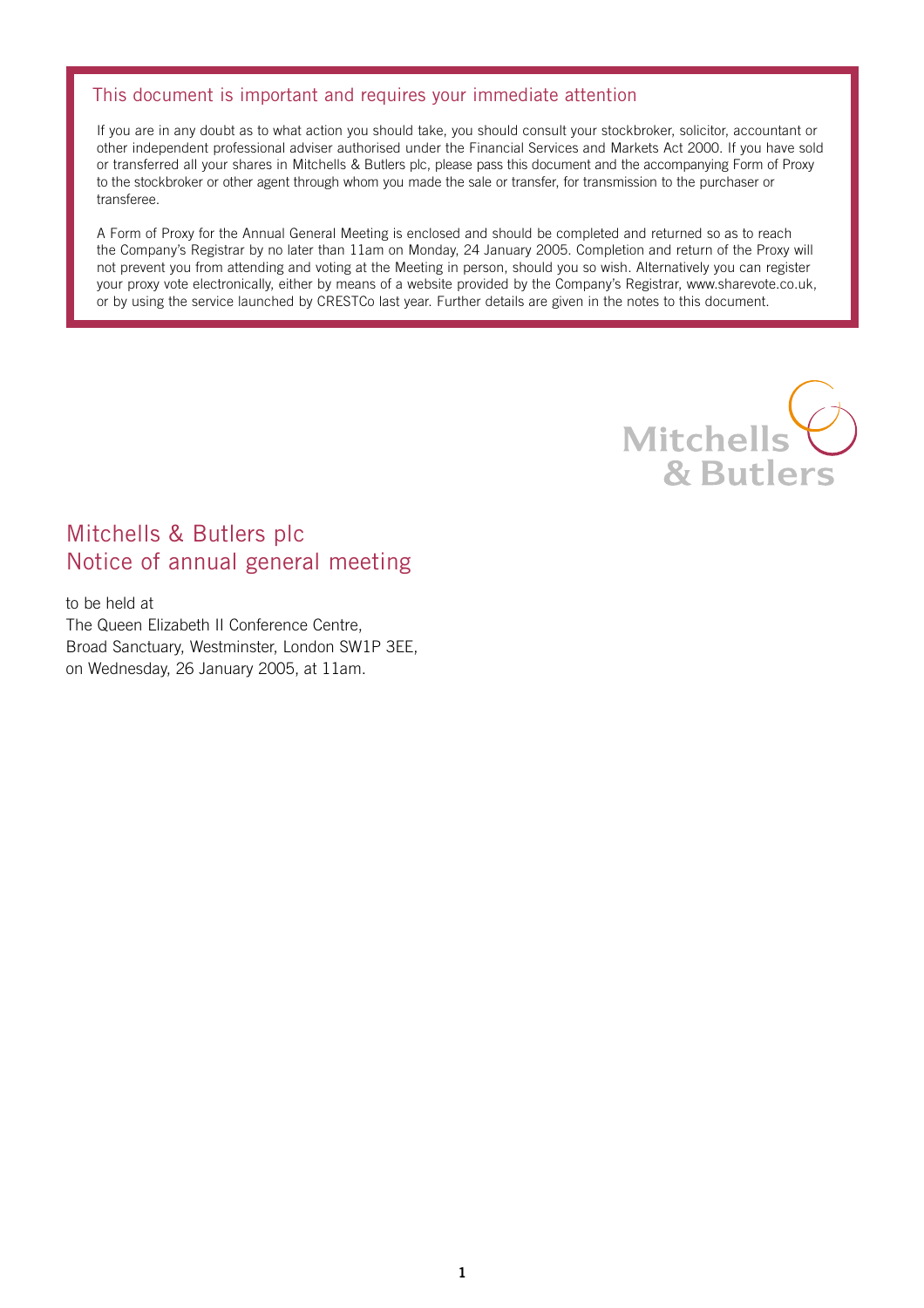# Notice of annual general meeting

NOTICE IS HEREBY GIVEN that the Annual General Meeting of Mitchells & Butlers plc will be held at The Queen Elizabeth II Conference Centre, Broad Sanctuary, Westminster, London SW1P 3EE on Wednesday, 26 January 2005, at 11am, or at any adjournment thereof, for the following purposes:

# **Resolutions**

To consider and, if thought fit, to pass the following resolutions, of which numbers 1 to 7 and 10 and 11 will be proposed as ordinary resolutions and numbers 8 and 9 as special resolutions.

- **1** To receive the Company's financial statements for the year ended 25 September 2004, together with the reports of the Directors and auditors.
- **2** To approve the Remuneration Report for the year ended 25 September 2004.
- **3** To declare a final dividend on the ordinary shares.
- **4** To reappoint (a) Mike Bramley, (b) Roger Carr and (c) Drummond Hall as Directors of the Company.
- **5** To reappoint Ernst & Young LLP as auditors of the Company until the next general meeting at which accounts are to be laid.
- **6** To authorise the Audit Committee of the Board to agree the auditors' remuneration.

# **7 Allotment of shares:**

"THAT the Directors be generally and unconditionally authorised pursuant to, and in accordance with, Section 80 of the Companies Act 1985 and within the terms of Article 14 of the Articles of Association of the Company to exercise, during the period ending on the date of the Annual General Meeting in 2006 or 26 April 2006, whichever is the earlier, all the powers of the Company to allot relevant securities up to an aggregate nominal amount of £12,369,740."

# **8 Disapplication of pre-emption rights:**

"THAT during the period ending on the date of the Annual General Meeting in 2006 or on 26 April 2006, whichever is the earlier, the Directors be and are hereby empowered to allot equity securities wholly for cash pursuant to any authority for the time being in force under Section 80 of the Companies Act 1985 and within the terms of Article 14 of the Articles of Association of the Company:

- i in connection with a rights issue (as defined by Article 14.5.1); and
- ii otherwise than in connection with a rights issue, up to an aggregate nominal amount of £1,855,460 as if Section 89(1) of the Companies Act 1985 did not apply to any such allotment and shall be in substitution for all previous disapplications of Section 89 of the Act, which shall cease to have effect without prejudice to any allotment of securities pursuant thereto."

#### **9 Authority to purchase own shares:**

"THAT, subject to and in accordance with Article 11 of the Company's Articles of Association, the Company is hereby generally and unconditionally authorised to make market purchases (within the meaning of Section 163(3) of the Companies Act 1985) of ordinary shares of 7½p each in the capital of the Company (ordinary shares), provided that:

- i the maximum aggregate number of ordinary shares hereby authorised to be purchased is 52,389,740;
- ii the minimum price which may be paid for each ordinary share is  $7\frac{1}{2}$ p per share;
- iii the maximum price which may be paid for each ordinary share is an amount equal to 105 per cent of the average of the middle market quotations for an ordinary share, as derived from The London Stock Exchange Daily Official List, for the five business days before the day on which such share is contracted to be purchased; and
- iv the authority hereby conferred shall expire at the conclusion of the next Annual General Meeting of the Company or on 26 April 2006, whichever is earlier (except in relation to the purchase of ordinary shares the contract for which was concluded before such date and which is executed wholly or partly after such date), unless such authority is renewed prior to such time."

# **10 Short Term Deferred Incentive Plan Rules:**

"THAT the amendments to the rules of the Short Term Deferred Incentive Plan (the 'Plan'), summarised in the explanatory notes to the Annual General Meeting Notice dated 30 November 2004 and shown in the copy of the rules of the Plan produced to the meeting and initialled by the Chairman for identification purposes only, be and are hereby approved and that the Board of Directors be authorised to do all that is necessary to give effect to these amendments."

# **11 Political donations:**

"THAT:

- i the Company be and is hereby authorised to make donations to EU Political Organisations up to an amount of £50,000 and to incur EU Political Expenditure up to an amount of £50,000 and
- ii Mitchells & Butlers Retail Ltd, being a wholly-owned subsidiary of the Company, be and is hereby authorised to make donations to EU Political Organisations up to an amount of £50,000 and to incur EU Political Expenditure up to an amount of £50,000

provided that the aggregate amount of any such donations and expenditure shall not exceed £50,000 during the period beginning on the passing of this resolution and ending on the date of the Annual General Meeting in 2006 or 26 April 2006, whichever is the earlier."

By order of the Board

**Bronagh Kennedy Registered Office:** Company Secretary 27 Fleet Street 30 November 2004 Birmingham B3 1JP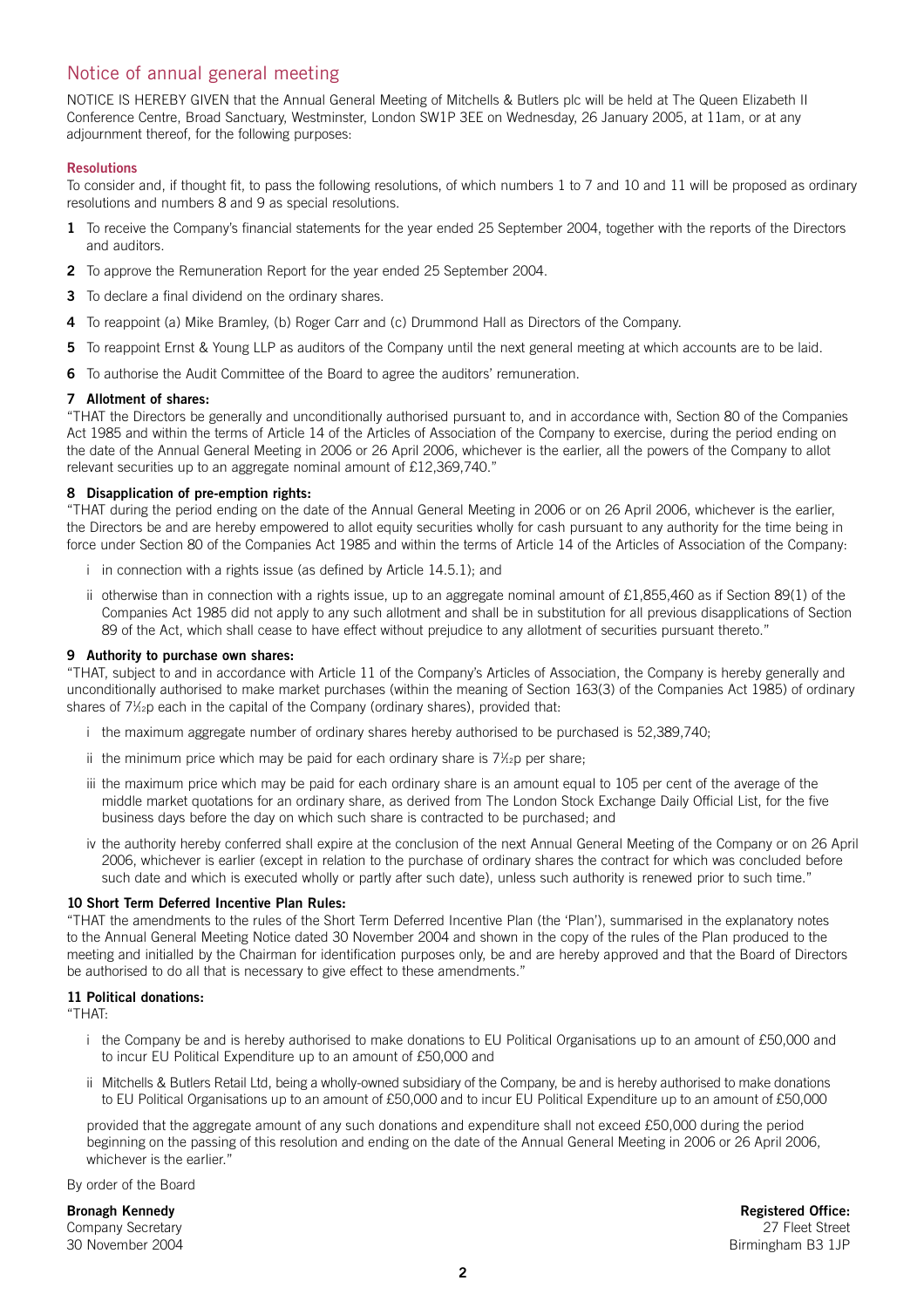# **Explanation of business**

The Notice of Meeting contains items of business which are of a technical nature and are therefore explained below.

**Resolution 2 – Remuneration Report** Shareholders are given the opportunity by law to vote on the Remuneration Report and this vote will be in respect of the content of the Remuneration Report and not specific to any Director's level or terms of remuneration.

The full extent of the Remuneration Report is contained in the Annual Report and Financial Statements 2004, copies of which have been sent to those shareholders who elected to receive them and are obtainable from the Registered Office of the Company or from the Company's website – www.mbplc.com/investors. A summary of the Remuneration Report is contained in the Annual Review and Summary Financial Statement 2004, which has been sent to all shareholders.

**Resolution 4 – Directors** The following directors, whose biographical details are shown on pages 26 and 27 of the Annual Review and Summary Financial Statement 2004, are standing for reappointment at the Annual General Meeting on 26 January 2005, in accordance with the Articles of Association and each reappointment will be put as a separate resolution. The Board recommends these reappointments to shareholders for the reasons given below:

#### *Mike Bramley*

Mike Bramley has long and varied experience of the brewing and pub industries over more than 20 years, making him extremely well qualified to act as Managing Director of the Pubs & Bars division. In the past year since his previous reappointment to the Board, the Pubs & Bars division has performed well, gaining market share in a difficult market, developing its food business, maintaining employee productivity in spite of the increase in the National Minimum Wage and finding imaginative ways of maximising asset values through disposal, conversion or transfer to franchise.

Mike is a leading figure in the industry and, as a director of the British Beer & Pub Association, has been playing an important role in developing the Company's and the industry's response to the significant social issues of irresponsible drink promotions, smoking in public places and healthy eating.

Mike's performance as a member of the Board has been formally evaluated in 2004 and his detailed knowledge of the business and his contribution to the Board's strategic thinking have been highly appreciated, as has his wholehearted commitment to the Company.

# *Roger Carr*

Roger Carr, as Chairman, has provided wise and sound leadership during a period of immense change for the Company. He has overseen a bid committee during the course of the demerger process, the development of the Company's strategic goals and the establishment of its governance structure and procedures.

As an eminent figure in industry, he also chairs a FTSE 100 company and holds other appointments. His ability to manage his time effectively, together with his exceptional drive, energy, enthusiasm and commitment to the business have satisfied the Board that he has and will commit sufficient time to the Company's affairs.

Roger maintains close contact with the Company's principal shareholders and keeps the Board advised of their views. The recent formal evaluation of the Board and its Chairman shows that he enjoys the respect, support and trust of his colleagues.

#### *Drummond Hall*

Having been appointed to the Board in July 2004, Drummond Hall automatically stands for reappointment. His recruitment, with the help of external consultants, was carried out against objective selection criteria agreed by the Nomination Committee. Although it is too early for his performance on the Board to have been formally evaluated, the Board believes that his strong consumer marketing background will enable him to make a significant contribution to the Board.

**Resolution 7 – Allotment of shares** This resolution authorises the Directors to allot ordinary shares up to an aggregate nominal amount of £12,369,740. This is equivalent to 33 per cent of the current issued share capital. Although the Directors have no present intention of exercising this authority, it is considered prudent to maintain the flexibility it provides. This resolution complies with Institutional Investment Committee guidelines and will replace the authority given to the Directors at the Annual General Meeting in 2004.

Resolution 8 - Disapplication of pre-emption rights It is proposed to renew the authority of the Directors to allot equity securities for cash without first being required to offer such securities to existing shareholders. The authority relates to up to £1,855,460 of nominal capital, being 5 per cent of the current issued ordinary share capital of the Company and the authority will expire at the next Annual General Meeting, or on 26 April 2006, whichever is the earlier. This resolution complies with Institutional Investment Committee guidelines.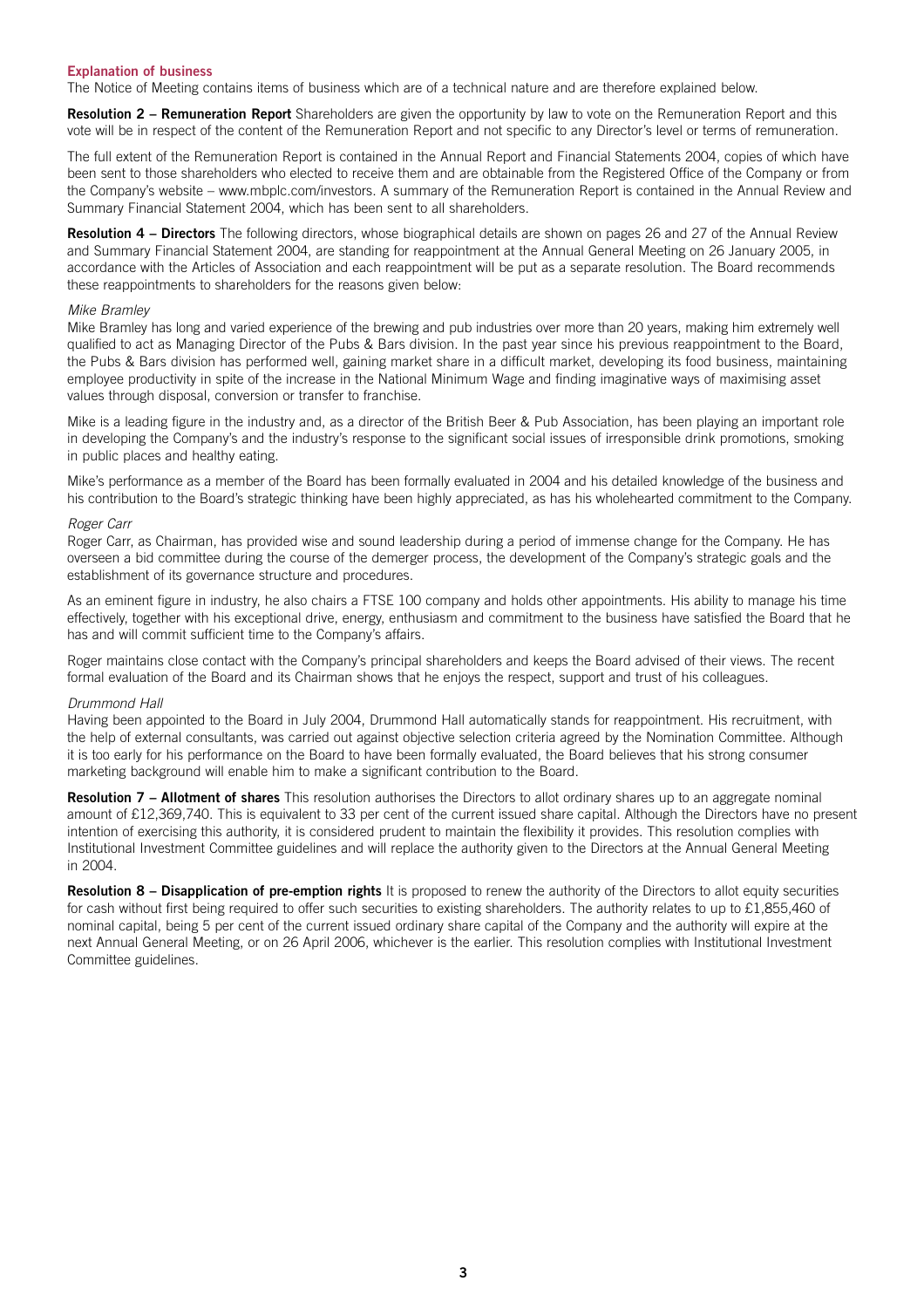**Resolution 9 – Authority to purchase own shares** The Company is seeking authority to purchase up to 10 per cent of its ordinary shares at, or between, the minimum and maximum prices specified in this resolution. This power would be used only after careful consideration by the Directors, having taken into account market conditions prevailing at that time, the investment needs of the Company, its opportunities for expansion and its overall financial position. The Directors would exercise the authority to purchase ordinary shares only if they considered it to be in the best interest of shareholders and if the purchase could be expected to result in an increase in earnings per share.

Under the Companies (Acquisition of Own Shares) (Treasury Shares) Regulations 2003, which came into force on 1 December 2003, the Company is allowed to hold its own shares in treasury following a buy-back, instead of cancelling them as previously required. Such shares may be resold for cash but all rights attaching to them, including voting rights and any right to receive dividends are suspended whilst they are held in treasury. If the Board exercises the authority conferred by Resolution 9, the Company will have the option of holding repurchased shares in treasury.

At 25 September 2004, options were outstanding to subscribe for 32m ordinary shares, representing 6.1 per cent of the issued share capital. If the full 10 per cent share repurchase authority were utilised, the options outstanding would represent 6.8 per cent of the issued share capital.

The authority sought at the Annual General Meeting will expire at the conclusion of the next Annual General Meeting, or on 26 April 2006, whichever is the earlier.

# **Resolution 10 – Amendments to Short Term Deferred Incentive Plan ('STDIP')**

The STDIP was introduced as part of the incentive arrangements for Executive Directors on the demerger of Mitchells & Butlers plc from Six Continents PLC. The STDIP is structured as a Company share match and allows the Remuneration Committee to determine that the annual bonus awarded to a participant be deferred into the Company's shares. To date, the Remuneration Committee has required the participants' total annual bonuses to be so deferred.

The Company share match is currently one share for every two deferred shares and there is no performance condition for the vesting of the matching shares. Vesting takes place annually, in three equal tranches on the first, second and third anniversaries of the original bonus deferral. The maximum potential annual bonus for Executive Directors is 80% of salary.

The proposed changes to the STDIP are summarised as follows:

- In keeping with best practice, a performance condition is being introduced, which will have to be met before vesting of the Company's matching shares, with no retesting should the performance condition not be met on the first occasion;
- The STDIP will move from annual vesting to a three-year vesting period, so that neither the deferred shares nor the matching shares may be transferred to the participant until the third anniversary of the end of the bonus period;
- An increase in the Company's share match from 1 for 2 to 1 for 1 is proposed, which the Remuneration Committee has been independently advised is in line with normal market practice.

It is believed that the increase in the vesting period is of benefit to shareholders as it encourages retention. The requirement that the Chief Executive should acquire and retain shares to the value of three times his salary (twice salary for the other Executive Directors) will be maintained.

The Remuneration Committee, which consists wholly of independent Non-Executive Directors, will set the performance condition. For awards in respect of the financial year 2004/05, it is expected that the condition will be based on earnings per share ('eps') growth, which will be aligned to the measure applying to the Executive Share Option Plan. The vesting of matching shares will be on a sliding scale according to the level of eps growth.

In the event of a change of control of the Company or the cessation of employment in certain circumstances, shares will not vest automatically, but the Remuneration Committee will have discretion under the STDIP rules to permit early vesting. In exercising this discretion, it is the Remuneration Committee's intention to follow best practice, taking into consideration the pro-rating of matching share awards to the time elapsed during the performance period and to the extent of achievement of the performance condition during that time.

The proposed increase in the share match to 1 for 1 will balance the introduction of the performance condition and the longer vesting period and will maintain the overall value of the incentive package.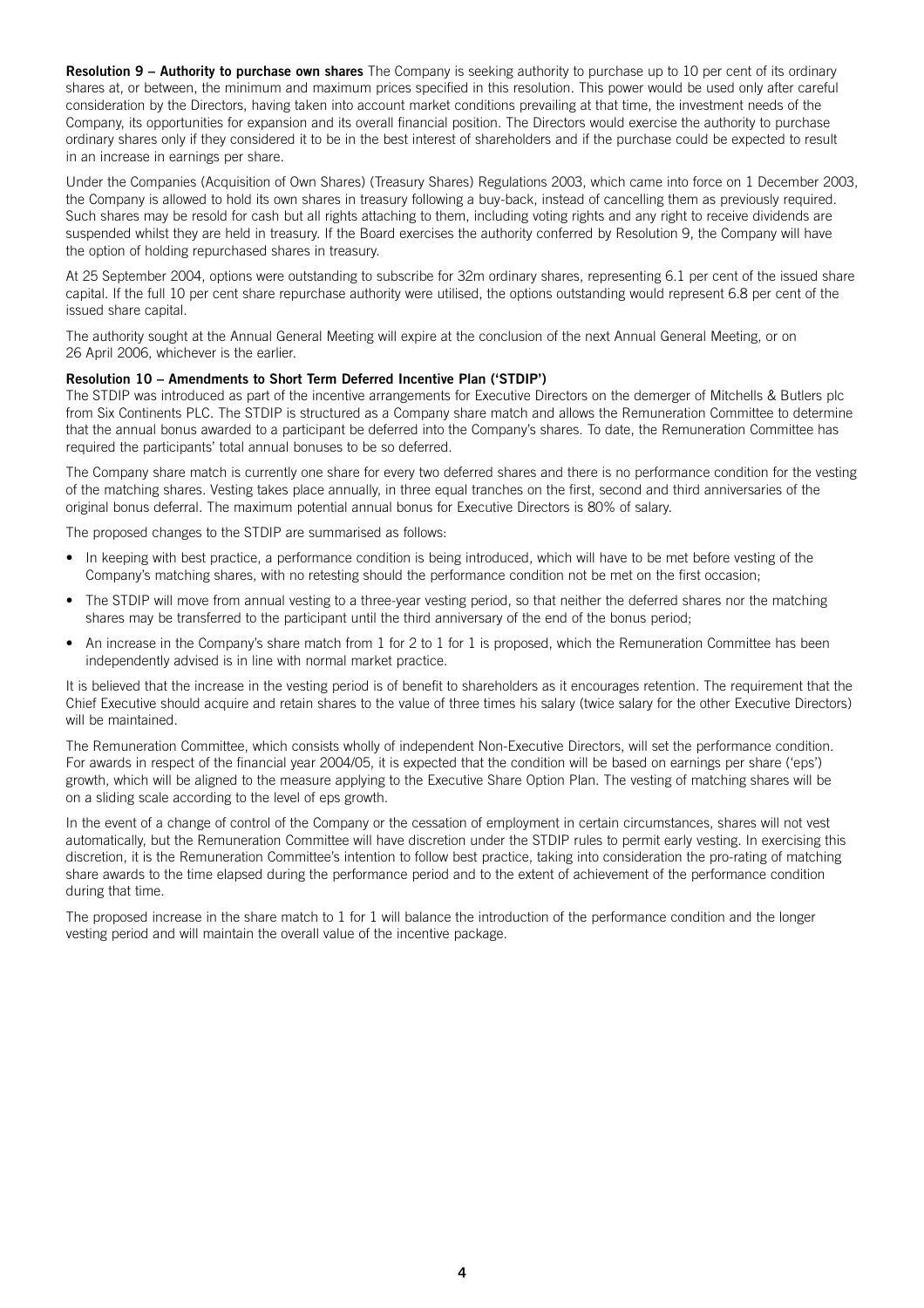**Resolution 11 – Political donations** Authority is sought to enable the Company to support organisations which may fall within the legal definition of 'political organisations'. For the purposes of this resolution, 'Donations', 'EU Political Organisations' and 'EU Political Expenditure' have the meanings ascribed to them in Part XA of the Companies Act 1985 (as amended by the Political Parties, Elections and Referendums Act 2000 ('the Act')).

The Company has no intention of changing its current practice of not making donations to political parties. However, the Act contains restrictions on companies making donations or incurring expenditure in relation to EU Political Organisations. The Act defines EU Political Organisations very widely and, as a result, it is possible that EU Political Organisations may include, for example, bodies concerned with policy review and law reform, with the representation of the business community or sections of it, or with the representation of other communities or special interest groups, which it is in the shareholders' interest for the Company to support. Expenditure could include the sponsorship of industrial forums and involvement in seminars and functions to which politicians may be invited. Amongst other things, the Act prohibits the Company or its subsidiaries from making donations or incurring expenditure in relation to EU Political Organisations in a 12 month period in excess of an aggregate amount of £5,000, unless such donations have been authorised by the Company's shareholders.

The Company believes that the authority proposed under the resolution to allow it or Mitchells & Butlers Retail Ltd to fund donations to a limit of £50,000 is necessary. Such authority will enable the Company to be sure that it does not, because of uncertainty as to the bodies covered by the definition of EU Political Organisations, unintentionally commit a technical breach of the Act. Following a review of risk and in pursuit of good practice, the limit has been reduced from the £100,000 authority received last year.

The Act requires that this resolution should not purport to authorise particular donations or expenditure. In accordance with the Act, however, the Company will make disclosure in its next Annual Report of any donation made by it or Mitchells & Butlers Retail Ltd to any EU Political Organisations or of any EU Political Expenditure incurred, which is in excess of £200.